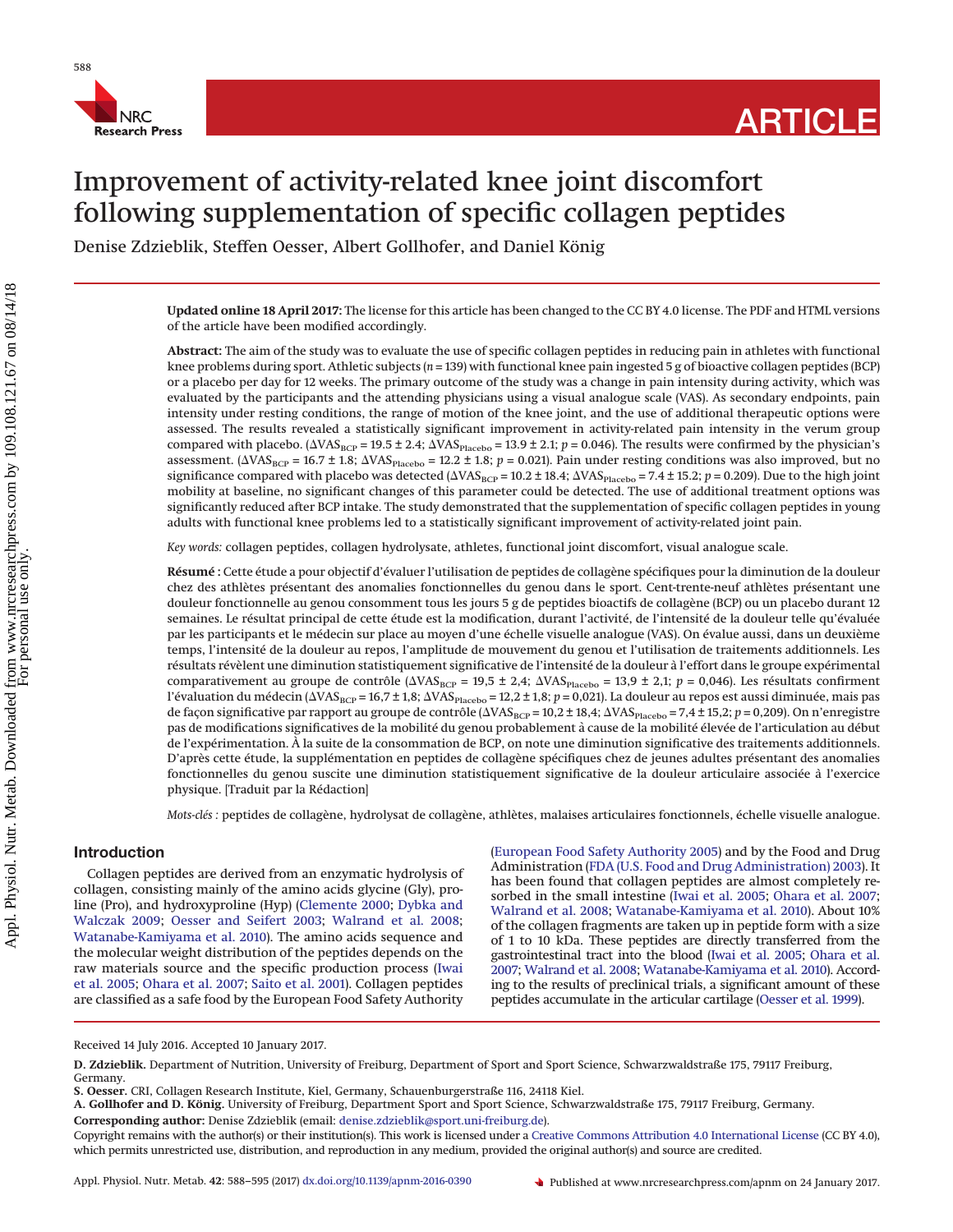On the basis of recent studies, a joint-protecting effect of collagen peptides is discussed. In the study by Oesser and Seifert, a positive effect of collagen peptides on the regeneration of hyaline cartilage was observed in cultured chondrocytes [\(Oesser and](#page-6-2) [Seifert 2003\)](#page-6-2). The experiments showed a direct, dose-dependent stimulation of type II collagen and proteoglycans by the addition of collagen peptides. The stimulation of the extracellular matrix (ECM) synthesis is probably caused by specific Hyp-Pro-Gly containing peptides with a molecular size <10 kDa [\(Ng et al. 2007;](#page-6-9) [Oesser and](#page-6-2) [Seifert 2003;](#page-6-2) [Walrand et al. 2008;](#page-7-0) [Watanabe-Kamiyama et al. 2010\)](#page-7-1). Other in vitro experiments showed an increase of protease activity after collagen fragments supplementation [\(Fichter et al. 2006;](#page-6-10) [Jennings et al. 2001\)](#page-6-11). There is evidence that the effects of collagen hydrolysate depend on the concentration, the experimental conditions, [\(Ng et al. 2007\)](#page-6-9), and the characteristic of the tested collagen hydrolysates [\(Schadow et al. 2013\)](#page-6-12). However, the clinical relevance of the observed effects needs to be clarified. In a placebo-controlled trial, [McAlindon et al. \(2011\)](#page-6-13) demonstrated increased content of proteoglycan as part of the ECM of cartilage tissue in patients with mild osteoarthritis after 10 g of collagen peptide intake. In addition, clinical studies with patients suffering from degenerative joint diseases showed an improvement in pain symptoms [\(Bello](#page-6-14) [and Oesser 2006;](#page-6-14) [Benito-Ruiz et al. 2009;](#page-6-15) [Bruyère et al. 2012;](#page-6-16) [Moskowitz 2000\)](#page-6-17). It has to be assumed that functional joint discomforts are characterized by a subclinical short-term degradation of cartilage due to the increased stress on the knee joint. Athletes aged 15–30 especially suffer from stress-induced knee joint complaints [\(Boling et al. 2010;](#page-6-18) [Witvrouw et al. 2014\)](#page-7-2).

In a placebo-controlled trial by [Clark et al. \(2008\),](#page-6-19) the efficacy of the daily intake of collagen peptides was tested in young athletes suffering from joint discomfort. The results suggested a reduction in joint pain during physical activity, especially in the knee joint. However, there were no significant differences between the 2 study groups after adjustment for multiple testing. Therefore, more clinical trials are needed to elucidate the role of collagen peptide supplementation as a possible treatment option in that particular target group.

In the present study, the change in activity-related knee pain intensity was investigated in young sporting individuals. In a randomized controlled design, specific collagen peptides or a placebo were supplemented over a study period of 12 weeks.

# **Methods**

#### **Study design**

The study was a monocentric, prospective, randomized, doubleblind, placebo-controlled, phase III trial carried out at the University of Freiburg. The effect of a daily dosage of 5 g of collagen peptides (FORTIGEL, GELITA AG, Germany) on joint pain and flexibility was investigated in individuals with activity-related knee joint discomfort. They are defined as nonstructural knee complaints that do not occur as a result of injury or primary joint disorders (e.g., inflammation, osteoarthritis) but develop as a consequence of overloading or incorrect loading of the knee during physical activity. In total, 160 women and men aged 18–30 and engaged in sporting activities were recruited. The sample size was determined by a power calculation based on the data (bioactive collagen peptides (BCP):  $n = 29$ ,  $\Delta VAS$  (visual analogue scale) = −1.38 ± 2.12 vs. placebo: *n* = 34,  $\Delta VAS$  = −0.54 ± 1.65) of a previous trial on athletes with functional knee issues [\(Clark et al. 2008\)](#page-6-19). For an intended test power of 80% with a significance level  $\alpha = 0.05$ and an estimated dropout rate of 10%, 80 individuals were included per study group. Participants were athletes or sports students of the University of Freiburg, who had to exercise regularly for at least 3 hours per week. The knee joint discomfort should not result from any injury or degenerative or inflammatory joint disease. The intervention period was 12 weeks. Overall, 3 visits took place; at the beginning, after 6 weeks, and at the end of the intervention period  $(t_0, t_6, t_{12})$ . The study was conducted with the approval of the Ethics Committee of the Medical Faculty of the University of Freiburg. All participants gave written informed consent. For enrollment, inclusion and exclusion criteria were checked by an experienced physician using anamnestic data, clinical examinations, and blood testing. In addition, participants were asked to bring radiographs or the reports of previous medical examinations.

If there was no indication for structural issues by a former clinical diagnosis or the physician's assessment during the initial visit, subjects were included. Potential participants were excluded from the trial if at least one of the following criteria was present:

- primary knee joint disease (osteoarthritis, rheumatic or bacterial/ viral inflammation),
- known hypersensitivity to the supplements,
- intra-articular injections (cortisol, hyaluronic acid, etc.) during the last 6 months,
- ingestion of supplements such as glucosamine or chondroitin during the last 6 months,
- intake of hydrolysed collagen in the last 6 months,
- extreme pain symptoms requiring a high-dose analgesic therapy over a longer period of time (>2 weeks) or an intra-articular injection treatment.

Subjects were assigned to the BCP or placebo group by the investigator using a web-based random number generator [\(Research](#page-6-20) [Randomizer, n.d.\)](#page-6-20). Maltodextrin was used as a placebo. Both investigational products (similar in taste and identical in design) were provided in a blind manner coded by a number. The coding was not broken until all data were entered, the dataset was secured, and the statistical analysis was performed. Subjects were instructed not to change their usual lifestyle and, particularly, to maintain their dietary habits and habitual level of physical activity. Furthermore, participants were asked not to add further treatment options after the initial visit.

The supplementation of BCP or placebo was documented by using a compliance calendar.

# **Efficacy outcomes**

The primary endpoints of the study were defined as changes in pain intensity during activity after 12 weeks of supplementation assessed by the study participants and the attending physicians. A VAS was used for measurements at all visits. At the baseline visit, the VAS-score of activity-related pain assessed by the subject had to be at least 20 mm on a scale ranging from 0 to 100 mm.

As a secondary outcome, the changes in pain at rest evaluated by subjects, alterations in knee joint mobility, as well as the use of additional treatments (classified as drugs, bandages, physiotherapy, combined therapies, and others) were recorded. Joint mobility (flexion and extension) was evaluated by using the range of motion (ROM) method. Starting from the zero position (basic position of the knee joint in upright position), the maximum extension (first digit) and the maximum flexion (third digit) were recorded [\(Aumüller et al. 2010\)](#page-6-21). In addition, the affected knee was examined at every visit to exclude structural knee damage. The following tests were carried out:

- McMurray test [\(McMurray 1942\)](#page-6-22) (in conjunction with Bragard) for a meniscus injury,
- Steinman test (F. [Steinmann, 1929\)](#page-6-23) (I & II) to ascertain instability of the medial and lateral collateral ligament,
- the drawer test [\(Butler et al. 1980\)](#page-6-24) for the anterior and posterior cruciate ligament.

As a safety parameter and to exclude any inflammatory processes, blood parameters were analyzed at the beginning  $(t_0)$  and the end  $(t_{12})$  of this study.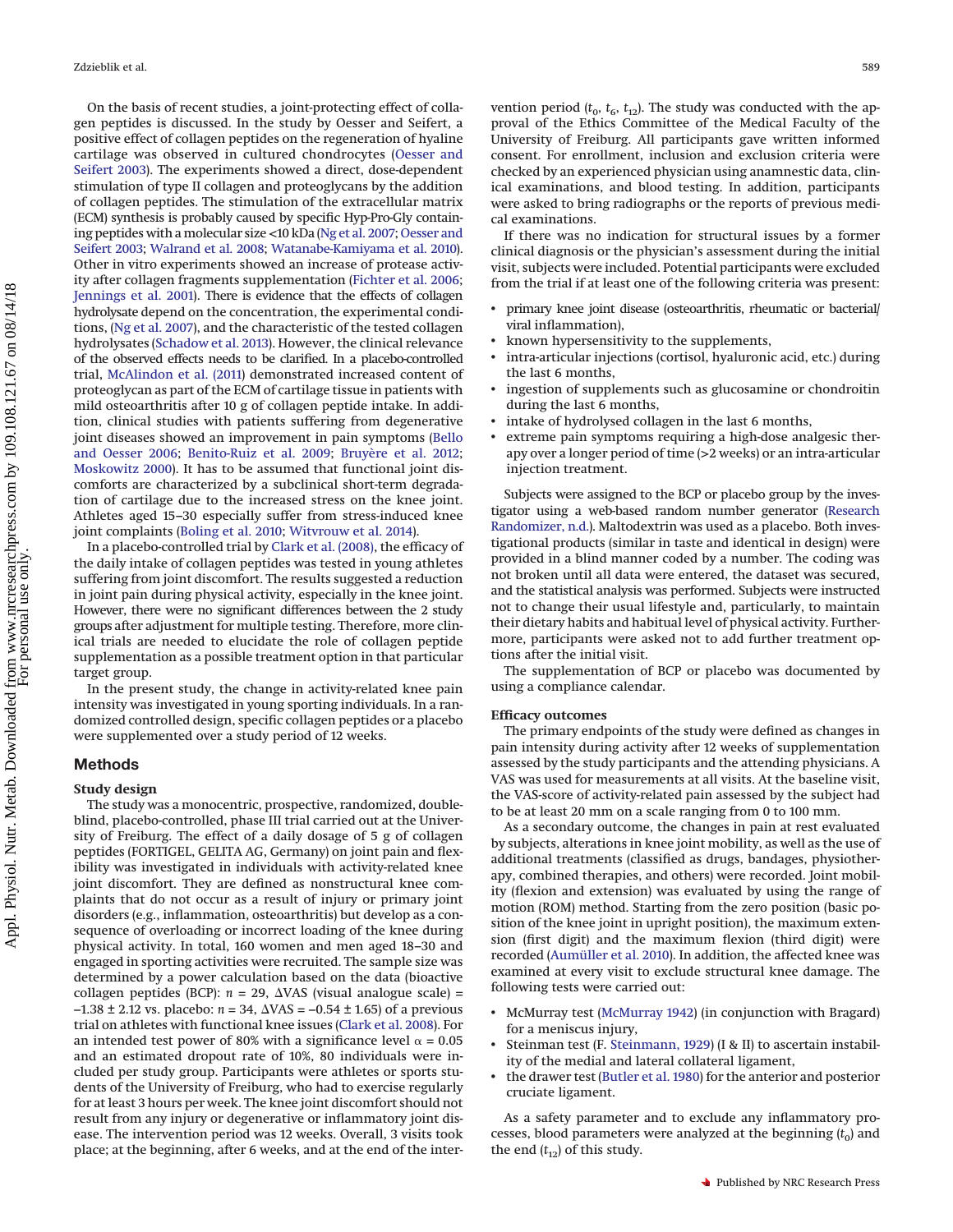<span id="page-2-0"></span>Fig. 1. Flow chart of subject recruitment and drop-outs before and during the study. BCP, bioactive collagen peptides; t<sub>0</sub>, start of intervention; PP, per protocol.



#### **Statistical analysis**

Data are represented as mean ± SEM. All statistical analyses were done using SPSS statistics 20 and the significance level was set at  $\alpha$  = 0.05 (IBM Corp. Released 2011. IBM SPSS Statistics for Windows, Version 20.0. Armonk, NY: IBM Corp.).

The baseline values of all parameters were compared between the study groups to show accordance for demographic and anamnestic parameters. Testing for ordinal baseline values was performed with the Mann–Whitney U-test. Dichotomous baseline values were tested by the  $\chi^2$  test.

The Wilcoxon test for non-interval-scaled paired samples was used to test whether the changes in pain intensity or range of motion during the course of the study were significantly different within study groups at the points of examination  $(t_{0-6}, t_{6-12},$  and  $t_{0-12}$ ). Differences between the BCP and the placebo group were analyzed with the Mann–Whitney U-test for non-interval scale non-affiliated paired data.

All tests within the descriptive analysis were performed on a 2-sided basis, and the level of significance was assessed to  $\alpha$  = 0.05 at any one time. The results were exclusively hypothesis-generating and did not have any confirmatory character.

The number of alternative treatment options was listed in a frequency table and compared between the 2 study groups. The  $\chi^2$  test by McNemar for dichotomous paired samples was used to analyze the significance of terminating alternative therapies in each study group. As no hierarchy for the 2 primary endpoints had been defined in the study protocol, an analysis according to Bonferroni–Holm was performed. The *p* values were listed in ranking order. The smallest *p* value was compared against  $\alpha/2$  (= 0.025) and the second smallest against  $\alpha/1$  (= 0.05).

## **Results**

In all, 220 people were screened for this clinical intervention [\(Fig. 1\)](#page-2-0). Of this population, 160 men and women met the inclusion criteria of the study and were randomized. A total of 139 subjects completed the study. The reasons for premature study termination are presented in [Fig. 1.](#page-2-0) None of the drop-outs was related to any side effects caused by the intake of the collagen peptide supplement or placebo. No adverse events were noted, and in particular, no pathological findings were observed in routine blood testing at the beginning and the end of this study, which indicated any adverse side effects due to the intake of the collagen peptides or of the placebo.

<span id="page-2-1"></span>**Table 1.** Baseline characteristics of the study population.

|                      | <b>BCP</b>      | Placebo         |          |  |
|----------------------|-----------------|-----------------|----------|--|
|                      | $(n = 68)$      | $(n = 71)$      | р        |  |
| Age $(y)$            | $24.1 \pm 0.3$  | 24±0.3          | 0.762    |  |
| Gender (male/female) | 25/43           | 31/40           | $0.407*$ |  |
| Height (m)           | $1.73 \pm 0.1$  | $1.74 \pm 0.1$  | 0.267    |  |
| Weight (kg)          | $67.6 \pm 1.3$  | $68.2 \pm 1.5$  | 0.896    |  |
| BMI $(kg/m2)$        | $22.6 \pm 0.3$  | $22.3 \pm 0.3$  | 0.324    |  |
| BP sys (mm Hg)       | $123.5 \pm 1.5$ | $125.4 \pm 1.0$ | 0.281    |  |
| BP dia (mm Hg)       | $75.2 \pm 1.5$  | $75.5 \pm 1.5$  | 0.673    |  |

**Note:** Data are presented as mean ± SE. BMI = body mass index, BP sys, dia = blood pressure systolic, diastolic.

 $\chi^2$  test not significant.

#### **Baseline characteristics**

To evaluate whether both study groups were homogeneous regarding the baseline data, the Mann–Whitney U-test (non-interval scale samples) and the  $\chi^2$ -test were performed [\(Table 1\)](#page-2-1). No statistically significant baseline differences between the BCP and placebo group were detected. Although more women (*n* = 83) than men  $(n = 56)$  were present in the study population, the gender distribution was not statistically significantly different between the placebo and the treatment group.

#### **Changes in knee pain**

The anamnesis of the initial physical examination indicated that 47% of the participants in the evaluated study population had knee joint pain directly during activity. In 22% of the subjects, the pain occurred immediately after activity and remained for at least 90 min. Thirty-two percent of the athletes had knee joint pain during and after physical activity. For estimation, the maximum value of pain was taken. In the majority of the test persons (58%), both knees were affected. As part of the medical history, the subjects were asked which sports triggered the knee joint discomforts [\(Fig. 2\)](#page-3-0). The participant survey showed that most stress-induced knee pain occurred in endurance, rebound, and team sports. Furthermore the origins of knee pain were examined. In this study, an inadequate or overloading stress of the knee joint led to functional discomforts in 79 cases (50%). Some of the study participants (10.8%) (*n* = 15) named anatomical deformities (leg length differences or misaligned joints) as cause of their discomforts.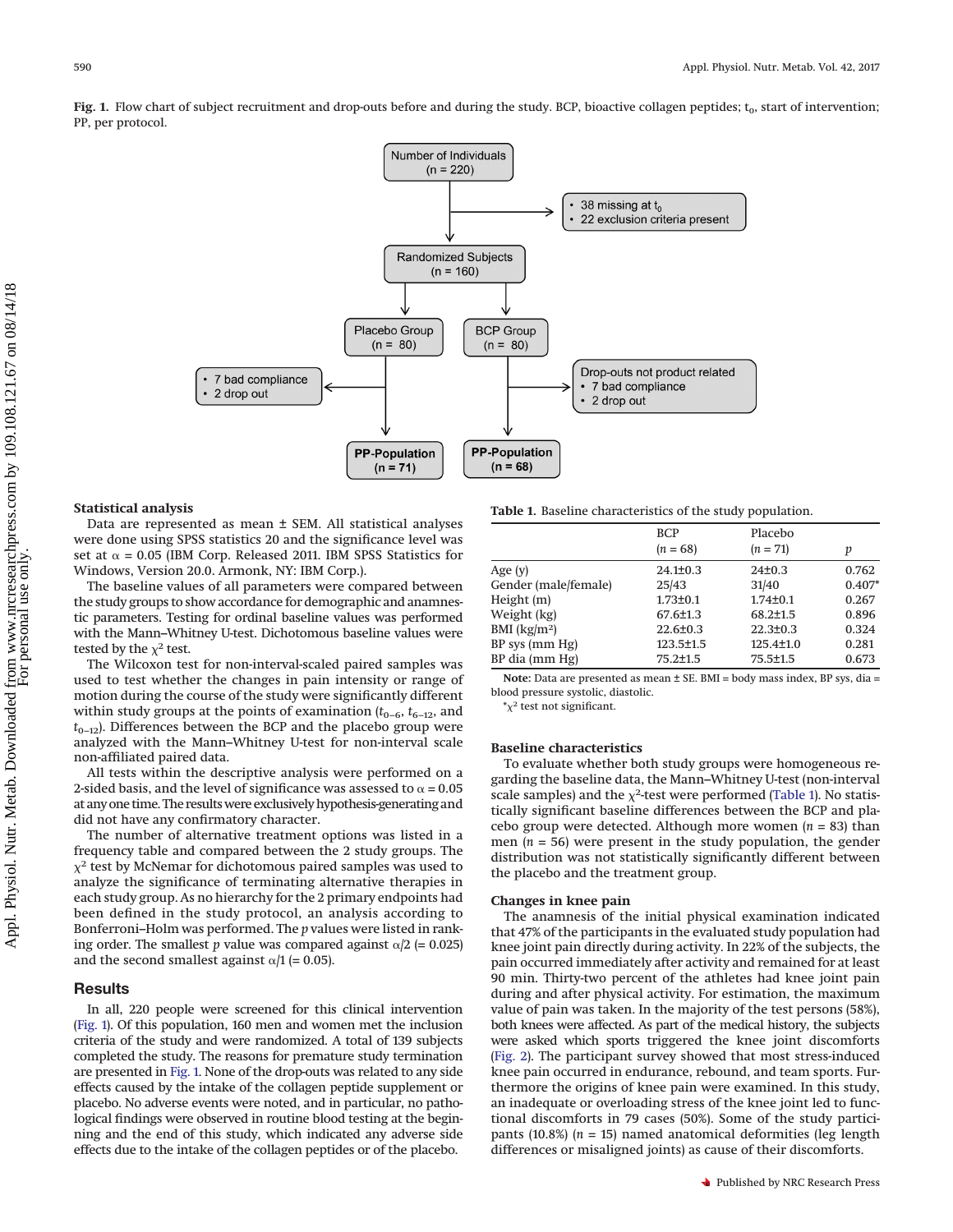

<span id="page-3-0"></span>**Fig. 2.** Absolute number of pain-causing activities. Data show the absolute case number. Some participants performed several activities causing knee joint discomforts. In addition, everyday situations such as climbing stairs were included in the evaluation. MPH, miles per hour.

Changes in knee pain were evaluated by VAS scores as assessed by the participants and the attending physicians.

At the baseline level, no statistically significant differences between the test groups could be detected (*p* = 0.766). All individuals reported a pronounced activity-related pain (50.1 ± 17.0 in the BCP group; 49.7 ± 17.5 for placebo). This assessment was confirmed by attending physicians. Here an initial VAS score of 46.2 ± 9.5 was evaluated for the treatment group and 48.0 ± 10.4 for the placebo group (group differences  $p = 0.225$ ).

During the course of the study, knee pain was statistically significantly (*p* < 0.001) reduced in the collagen peptide treated group and in the placebo group after 6 weeks, as assessed by the participants and the attending physician [\(Figs. 3](#page-3-1) and [4\)](#page-4-0). This reduction in pain continued in both groups until the end of the study after 12 weeks. However, the effect seems to be more pronounced in the BCP group (38.4%) compared with placebo (27.9%) [\(Table 2\)](#page-5-0).

To verify the observed differences between the treatment and the placebo group, a statistical analysis using the Mann–Whitney U-test was carried out comparing the changes in the VAS scores from the beginning  $(t_0)$  to the end of the study  $(t_{12})$ .

It could be demonstrated that treatment with collagen peptides led to a statistically significant reduction in the VAS scores compared with placebo for both primary study endpoints "pain during activity", as assessed by the participants  $(p = 0.046)$ , and "pain during activity", assessed by attending physicians  $(p = 0.021)$ [\(Fig. 5\)](#page-5-1).

For the secondary endpoint "pain at rest", participants reported much lower mean pain score values compared with the activityrelated pain. In the treatment group, a mean VAS score of only  $20.8 \pm 22.4$  was measured. Compared with placebo (17.1  $\pm$  22.5), no statistically significant group differences could be detected (*p* = 0.253) at baseline.

Thirty-seven percent of the participants in the treatment group and 44% of the individuals in the placebo group had no rest pain at the beginning of the study.

<span id="page-3-1"></span>**Fig. 3.** Changes in pain during activity assessed by the study participants. Data are presented as mean ± SEM for *n* = 68 (BCP group) and *n* = 71 (placebo group). BCP, bioactive collagen peptides.



Nevertheless, in total a statistically significant (*p* < 0.01) improvement of "pain at rest" was observed in the collagen peptide group and in the placebo group during the course of the study. Although the pain reduction detected was more pronounced in the treatment group (10.2 ± 18.4) compared with placebo (7.4 ± 15.2), the difference was not statistically significant  $(p = 0.209)$ .

As an additional secondary outcome of the study, the improvement of the knee joint mobility was investigated using the ROM method.

The data revealed no statistically significant differences for knee joint extension and flexion between the study groups at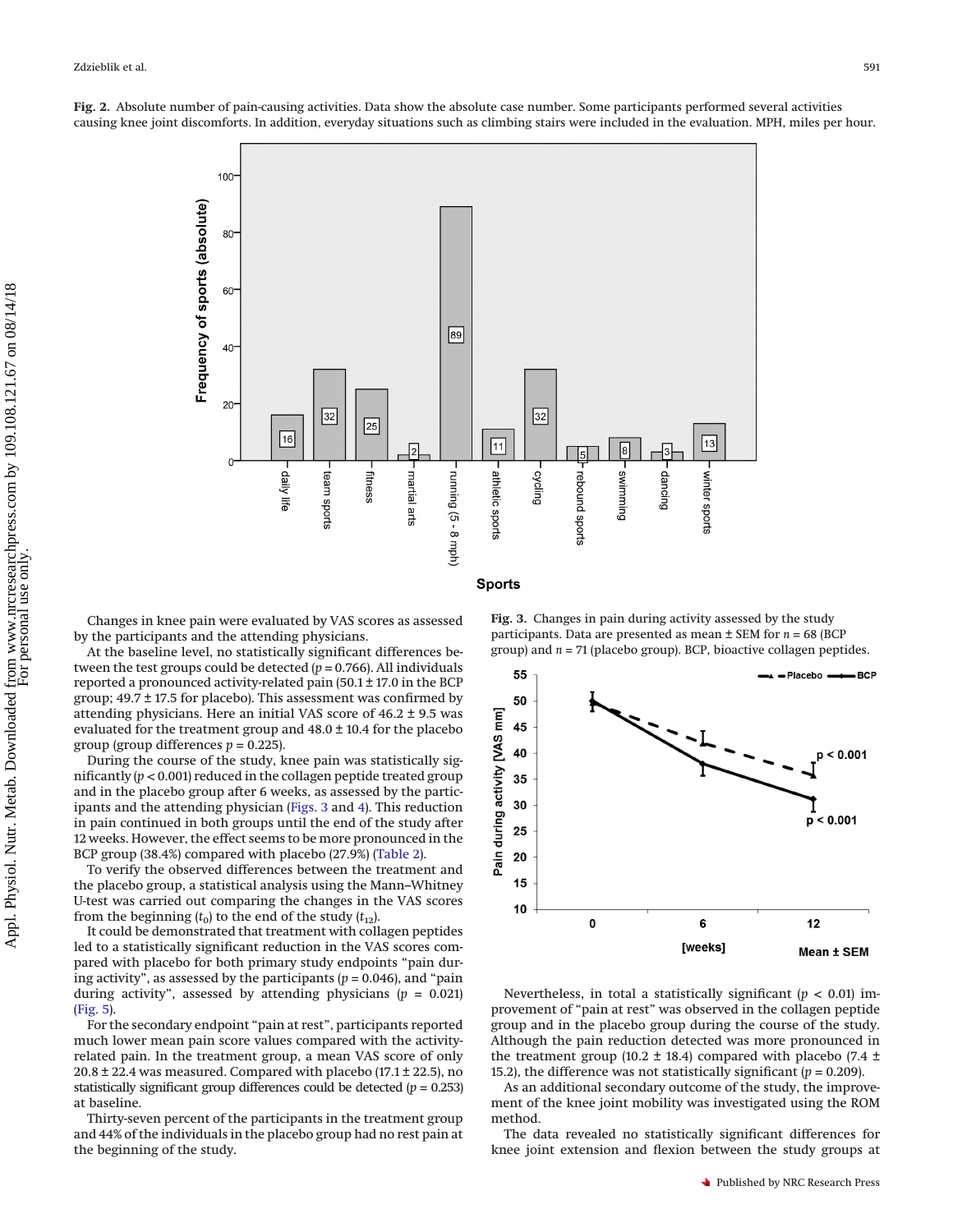<span id="page-4-0"></span>**Fig. 4.** Changes in pain during activity assessed by the attending physicians. Data are presented as mean ± SEM for *n* = 68 (BCP group) and *n* = 71 (placebo group). BCP, bioactive collagen peptides.



baseline. Since none of the study participants had restricted mobility of the knee joint at the beginning of the study, no changes in knee extension and flexion could be observed in either study group during the 12 week treatment, as expected. The data revealed no statistically significant differences between the collagen peptide treatment and the placebo at the end of the trial (data not shown).

### **Use of additional therapies**

In total, 47 subjects (34%) had used alternative therapies, which were divided into 5 groups: drugs (Ibuprofen 400; Voltaren), bandages, physiotherapy, combined therapies, and others [\(Table 3\)](#page-5-2). At the beginning of the trial, 27 subjects in the intervention and 20 subjects in the placebo group had used additional therapies. At baseline, the 2 study groups did not significantly differ statistically  $(p = 0.151)$ . After the 12 week duration of the study, the need for additional therapies was statistically significantly reduced in both study groups. The data suggested that the reduction in the BCP group was more pronounced (59%) compared to the results in the placebo group (40%) [\(Table 3\)](#page-5-2).

# **Discussion**

In several clinical trials, the efficacy of oral collagen peptide supplementation could be demonstrated in osteoarthritic patients [\(McAlindon et al. 2011;](#page-6-13) [Benito-Ruiz et al. 2009;](#page-6-15) [Adam 1991;](#page-6-25) [Krug 1979;](#page-6-26) [Oberschelp 1985;](#page-6-27) [Bruyère et al. 2012\)](#page-6-16). After treatment, significantly reduced pain and increased mobility were reported. Much less data exists on the impact of a collagen peptide therapy in individuals suffering from activity-related joint discomfort due to excessive physical activity and not caused by osteoarthritis (OA). To date, the most valid information comes from an RCT conducted by [Clark et al. \(2008\),](#page-6-19) investigating the effect of a collagen peptide intake on joint discomfort in 147 varsity athletes at Penn State University. The results revealed a positive effect of the collagen peptide intake on several joints. Although the effect sizes indicated a clear improvement, the data failed to reach the level of statistical significance compared to placebo due to the challenging study design with multiple primary endpoints.

Therefore, the current clinical trial on physically active young adults with activity-related joint pain focused exclusively on the effect of a daily intake of collagen peptides on the knee joint. The primary endpoints of the study revealed a pronounced, statistically significant  $(p < 0.05)$  reduction in "pain during activity" after collagen peptide treatment compared to placebo, as assessed by the study participants and the attending physicians. The results confirm in principle findings from previous investigations into young athletes using the identical collagen peptide product [\(Clark](#page-6-19) [et al. 2008;](#page-6-19) [Flechsenhar and Alf 2005\)](#page-6-28). The calculated effect size (*d* = 0.300) of a BCP treatment compared with placebo was similar to the results of the Clark study, although in the current investigation the daily dosage was reduced from 10 to 5 g, and the duration of the treatment was shortened from 24 to 12 weeks. The dose reduction to 5 g was based on the observation that in clinical trials in OA patients [\(Adam 1991;](#page-6-25) [Benito-Ruiz et al. 2009;](#page-6-15) [Bruyère et al.](#page-6-16) [2012;](#page-6-16) [Carpenter et al. 2005;](#page-6-29) [Krug 1979;](#page-6-26) [McAlindon et al. 2011;](#page-6-13) [Moskowitz 2000;](#page-6-17) [Oberschelp 1985\)](#page-6-27), and the efficacy of the collagen peptide intake seems to be independent from BMI of the subjects. This indicates that a daily intake of 10 g might not be required in subjects with OA. As the participants in this study were suffering from activity-related joint discomfort with no signs any degenerative joint disease, the dosage was reduced by 50%.

The efficacy of a 12 week BCP treatment could be demonstrated, and interestingly, the physicians and the participants' assessments of the activity-related knee pain were very similar. A pain reduction of 38% was measured after the collagen peptide treatment according to the participants' evaluation ( $p = 0.046$ ;  $d =$ 0.298; compared to placebo). The assessment of the attending physicians revealed a pain reduction of 36% (*p* = 0.021; *d* = 0.302; compared to placebo) after the BCP supplementation, with a remarkably high responder rate of 88%.

In the current study, the impact on rest pain was also investigated as a secondary outcome. Although a pronounced pain reduction of 49% was observed after BCP treatment, the difference was not statistically significant compared with placebo. This might be explained by the fact that the reported level of rest pain was remarkably low at the beginning of the study, with VAS scores of  $20.8 \pm 22.4$  in the treatment group and  $17.1 \pm 22.5$  in the placebo group. Forty percent of the participants had no pain whatsoever at rest. These limited opportunities for pain improvement and high standard deviations of the analyzed data might explain the lack of statistical significance, although the effect size  $(d = 0.339)$  was comparable to the pain improvement during activity. This finding confirms earlier results from a study on sport students at Penn State University [\(Clark et al. 2008\)](#page-6-19). Here the study participants also reported only slight rest pain. Pronounced activity-related pain levels, together with minor "pain at rest", seem to be typical for younger athletes who expose their knee joints to a certain stress due to excessive sports. In contrast, it is known that among elderly people suffering from degenerative joint diseases, rest pain along with limited joint mobility are the predominate problems [\(Piedras-Jorge et al. 2010\)](#page-6-30).

Apart from the changes in VAS scores, the differences of joint mobility were examined using the ROM method. As expected, the participating athletes' joint mobility was hardly affected at baseline, which explains why no significant improvement in knee joint flexion and extension could be observed during the course of the study. Mobility was not restricted, because there is no severe and progressive degradation of cartilage of the knee joint. Accordingly, there were sufficient intact collagen and proteoglycan networks for stabilization and for the flexibility of the articular cartilage available. Therefore, it is assumed that exercise-induced knee pain and a limitation of joint mobility may not necessarily occur together.

However, the survey of the participants has shown a significantly less use in therapies like physiotherapy or ice packs after the treatment with BCP. The discontinuation of medication for pain relief can be attributed to the significant decrease in pain intensity. Although this positive trend was also observed in the placebo group, the effect was more pronounced with a tendency towards significance  $(p = 0.07)$  in the BCP group after the collagen peptide intake. In the treatment group, 60% of the subjects that had used additional therapies were able to stop these treatments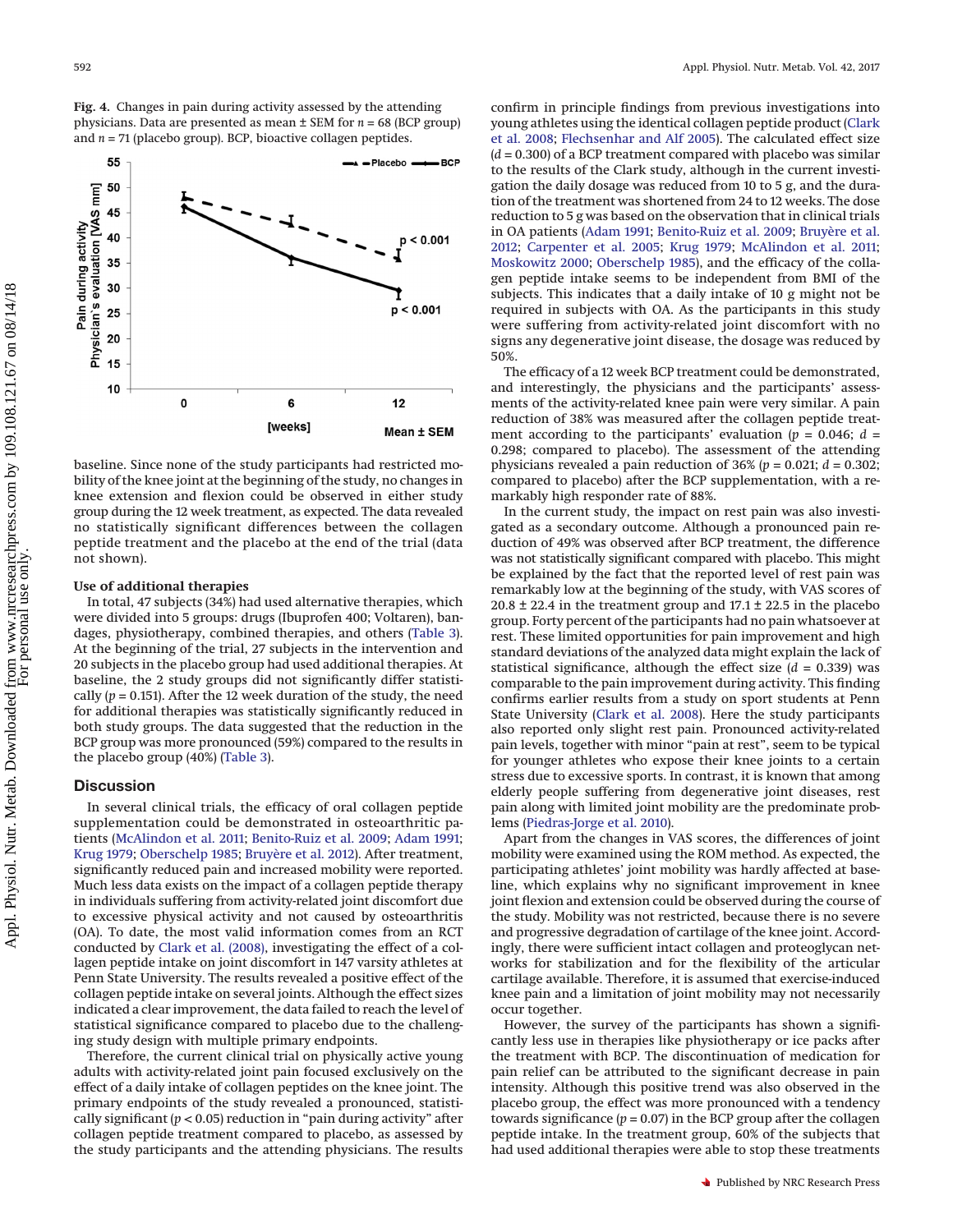<span id="page-5-0"></span>

|                          | Group      | $\boldsymbol{n}$ |                | $X_0 \pm SEM_0$ $\bar{X}_{12} \pm SEM_{12}$ | <b>VAS</b>     | Value     | $a_{Cohen}$ |
|--------------------------|------------|------------------|----------------|---------------------------------------------|----------------|-----------|-------------|
| Primary endpoint         |            |                  |                |                                             |                |           |             |
| Pain during activity     | <b>BCP</b> | 68               | $50.1 \pm 2.1$ | $31.2 + 2.4*$                               | $19.5 + 2.4$   | $0.046**$ | $-0.298$    |
|                          | Placebo    | 71               | $49.7 + 2.1$   | $35.8{\pm}2.5^*$                            | $13.9{\pm}2.1$ |           |             |
| Pain during activity     | <b>BCP</b> | 68               | $46.2 \pm 1.2$ | $29.6 \pm 1.9^*$                            | $16.7 \pm 1.8$ | $0.021**$ | $-0.302$    |
| (physician's evaluation) | Placebo    | 71               | $48.0 \pm 1.2$ | $35.8 \pm 1.8^*$                            | $12.2 \pm 1.8$ |           |             |
| Secondary endpoint       |            |                  |                |                                             |                |           |             |
| Pain at rest             | <b>BCP</b> | 68               | $32.9 \pm 3.0$ | $15.7 \pm 3.0*$                             | $10.2{\pm}2.2$ | 0.209     | $-0.339$    |
|                          | Placebo    | 71               | $30.4 \pm 3.5$ | $17.3 \pm 3.3^*$                            | $7.4 \pm 1.8$  |           |             |

**Note:** Data are presented as mean VAS Scores  $\pm$  SEM at baseline ( $t_0$ ) and after 12 weeks ( $t_{12}$ ). \*p < 0.001 for an intra-group analysis. \*\*Significant group differences after Bonferroni-Holm correction.  $d_{\text{Cohen}}$  = effect size compared with placebo. VAS, visual analogue scale; BCP, bioactive collagen peptides.

<span id="page-5-1"></span>**Fig. 5.** Differences of VAS scores of the primary outcomes, "pain during activity" evaluated by the participants and by the attending physicians as well as for the secondary outcome "pain at rest" after a 12-week treatment. Data are presented as mean ± SEM for *n* = 68 (BCP group) and *n* = 71 (placebo group). \*Significant group differences after Bonferroni–Holm correction. n.s., not statistically significant; VAS, visual analogue scale; BCP, bioactive collagen peptides.



<span id="page-5-2"></span>

|                    | <b>BCP</b><br>$(n = 68)$ |          | Placebo<br>$(n = 71)$ |          |
|--------------------|--------------------------|----------|-----------------------|----------|
|                    | $t_{0}$                  | $t_{12}$ | $t_{0}$               | $t_{12}$ |
| Drugs              | 3                        |          | 4                     | 0        |
| <b>Bandages</b>    | 7                        | 4        | 7                     | 3        |
| Physiotherapy      | 3                        | 0        | 3                     | 3        |
| Others             | 12                       | 6        | 6                     | 6        |
| Combined therapies | 2                        |          | 0                     | 0        |
| Sum                | 27                       | 11       | 20                    | 12       |
| р                  | < 0.001                  |          | 0.021                 |          |

**Note:** Data are presented as absolute numbers at baseline  $(t_0)$  and after 12 weeks  $(t_{12})$ . BCP, bioactive collagen peptides.

during the course of the study. In the placebo group, only 40% had no further need for additional therapies after 3 months.

The use of collagen peptides in the treatment of joint problems is still the subject of scientific discourse. Among other things, the recommended dosage and the duration of treatment are discussed. In most of the clinical trials on OA patients, a daily dosage of 10 g collagen peptides over 3 months was effective to significantly reduce pain and improve mobility compared with placebo [\(Bello and Oesser 2006;](#page-6-14) [Benito-Ruiz et al. 2009;](#page-6-15) [Bruyère et al. 2012;](#page-6-16) [Aumüller et al. 2010\)](#page-6-21).

The exact mechanism of the clinical efficacy of collagen peptide supplementation is still the subject of research. In preclinical experiments, it could be demonstrated that specific bioactive collagen peptides stimulate type II collagen and proteoglycan synthesis in articular cartilage [\(Ng et al. 2007;](#page-6-9) [Oesser and Seifert 2003\)](#page-6-2). This stimulatory effect could counteract wear and tear processes of the cartilage tissue and might help to repair micro injuries. Consequently, this decreased ECM degradation could reduce pro-inflammatory and pain-stimulating processes. A direct antiinflammatory potential of collagen peptides is discussed that could also lead to decreased joint pain intensity. This hypothesis is supported by preclinical experiments, which have demonstrated that collagen peptide supplementation induces a glycine-mediated inhibition of cytokine release [\(Hartog et al. 2013\)](#page-6-31).

Other in vitro experiments confirm the impact of collagen fragments on cartilage metabolism, indicating an increase of protease activity and thus a regulation of matrix turnover by controlling a catabolic pathway [\(Fichter et al. 2006;](#page-6-10) [Jennings et al. 2001\)](#page-6-11). The specific effects seems to be dependent on the collagen hydrolysate concentration, the experimental conditions [\(Ng et al. 2007\)](#page-6-9), and specific the characteristic of the tested collagen hydrolysates [\(Schadow et al. 2013\)](#page-6-12).

The best clinical data with regard to the possible mode of action come from [McAlindon et al. \(2011\)](#page-6-13). In this study a direct positive effect of specific collagen peptides on the knee cartilage could be demonstrated. The data revealed a statistically significant increase in the proteoglycan content compared with placebo. In a very recent re-analysis of the blood samples of the same study participants, a statistically significant increase in type II collagen synthesis together with a significantly reduced proteoglycan degradation could be detected [\(McAlindon et al. 2017\)](#page-6-32). The results indicate an impact on cartilage metabolism that might help to counteract progressive wear and tear processes.

However, the extent of cartilage loss varies greatly, depending on the severity of osteoarthritis. In functional knee problems, it could be speculated that only a subclinical physiological shortterm degradation of cartilage needs to be repaired. Therefore, the reduction of functional joint pain probably needs a shorter period of intervention and a lower dose of collagen peptides.

Besides, the stimulatory impact seems to be dependent on the specification of the collagen peptides administered. It could be demonstrated that different collagen hydrolysates differ in their physico-chemical properties, which could have an impact on the interaction of the peptides with certain integrin receptors [\(Siebert](#page-6-33) [et al. 2010;](#page-6-33) [Stötzel et al. 2012\)](#page-6-34). Molecular weight distribution of the collagen peptides and the specific amino acid sequences might be of importance for the efficacy play a major role, whereas the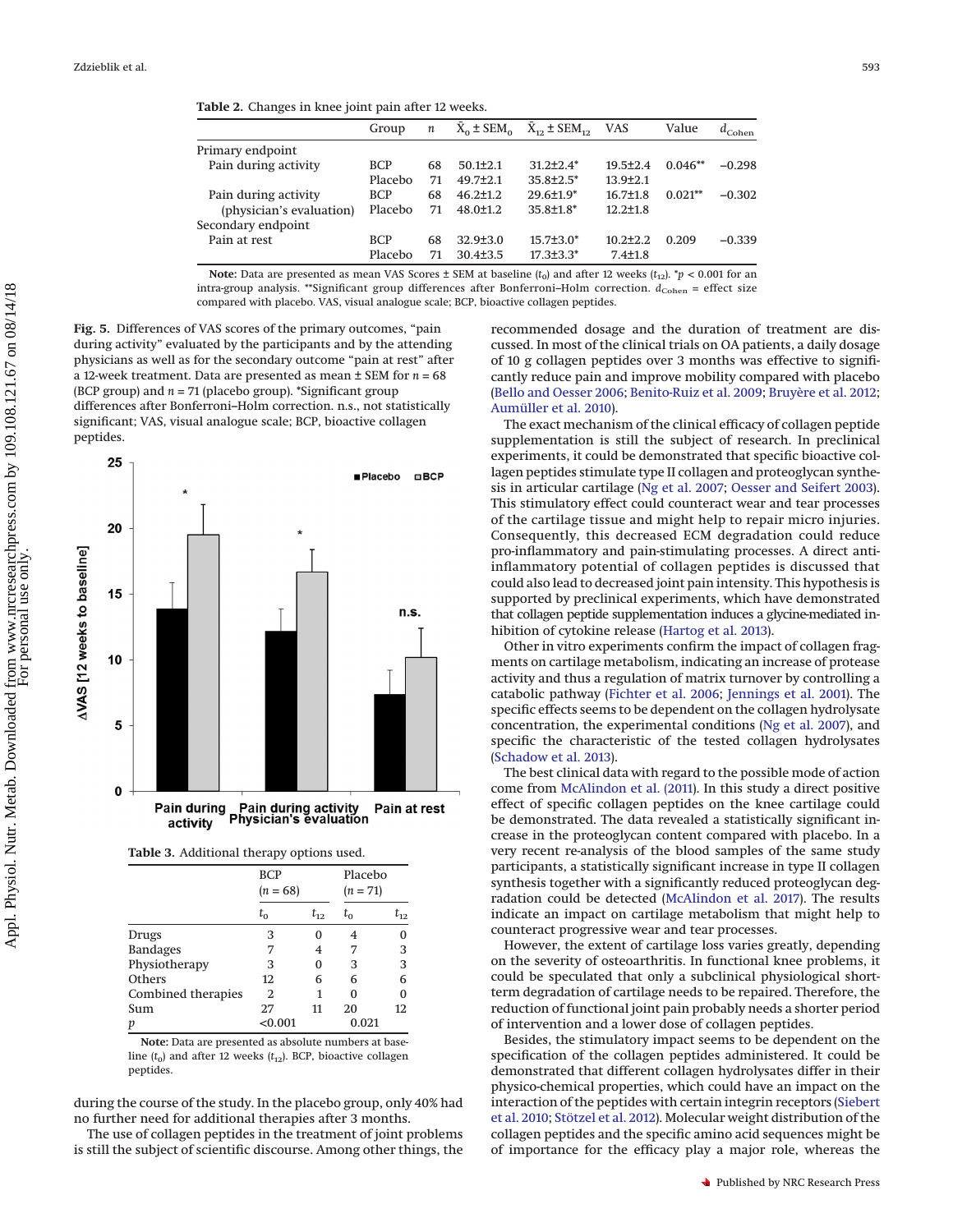collagen source seems to be of minor importance [\(Kumar et al.](#page-6-35) [2015\)](#page-6-35). As a consequence, the currently demonstrated clinical efficacy based on a daily intake of a 5 g BCP is only valid for this specific collagen peptide product, and results should not be extrapolated to the use of collagen peptides per se.

Future studies might evaluate the optimal dosage of collagen peptide for the treatment of activity-related joint discomfort in athletes. The efficacy of these peptides in an elderly, non-athletic population with functional joint discomfort would also be of particular interest.

## **Conclusion**

The current study on young, physically active individuals demonstrated that the daily intake of 5 g of collagen peptides led to a statistically significant reduction in activity-related knee joint pain after a 12 week treatment compared with placebo. The improvement on joint discomfort was also accompanied by a statistically significantly reduced need for additional therapies such as physiotherapy or ice packs.

Overall, the study confirmed the efficacy of collagen peptide intake on activity-related knee joint discomfort making it a potentially interesting option for the treatment of joint pain induced by physical stress.

# **Acknowledgement**

We would like to thank all the participants as well as the staff of the Institute of Preventive Medicine who helped with collecting the data, and Dr. Markus Wenning, who supported us in the clinical examination. DZ, DK, SO, as well as AG conceived and designed the study. DZ and DK were responsible for data acquisition. Analysis was undertaken by DZ and DK. All authors interpreted data, drafted or revised the article critically for important intellectual content, and approved the final version of the manuscript. This research was funded by GELITA Health GmbH, Eberbach Germany. The authors have neither financial nor competing interests concerning the outcome of this investigation. Trial registration: DRKS00006755.

## <span id="page-6-25"></span>**References**

- Adam, M. 1991. Therapy of osteoarthritis: which effects have preparations of gelatin? Therapiewoche, **38**: 2456–2461.
- <span id="page-6-21"></span><span id="page-6-14"></span>Aumüller, G., Aust, G., and Doll, A. 2010. Anatomie. 2nd ed. Duale Reihe. Georg Thieme Verlag, Stuttgart.
- Bello, A.E., and Oesser, S. 2006. Collagen hydrolysate for the treatment of osteoarthritis and other joint disorders: a review of the literature. Curr. Med. Res. Opin. **22**: 2221–2232. doi[:10.1185/030079906X148373.](http://dx.doi.org/10.1185/030079906X148373) PMID[:17076983.](http://www.ncbi.nlm.nih.gov/pubmed/17076983)
- <span id="page-6-15"></span>Benito-Ruiz, P., Camacho-Zambrano, M.M., Carrillo-Arcentales, J.N., Mestanza-Peralta, M.A., Vallejo-Flores, C.A., Vargas-López, S.V., et al. 2009. A randomized controlled trial on the efficacy and safety of a food ingredient, collagen hydrolysate, for improving joint comfort. Int. J. Food Sci. Nutr. **60**(S2): 99–113. doi[:10.1080/09637480802498820.](http://dx.doi.org/10.1080/09637480802498820) PMID[:19212858.](http://www.ncbi.nlm.nih.gov/pubmed/19212858)
- <span id="page-6-18"></span>Boling, M., Padua, D., Marshall, S., Guskiewicz, K., Pyne, S., and Beutler, A. 2010. Gender differences in the incidence and prevalence of patellofemoral pain syndrome. Scand. J. Med. Sci. Sports, **20**: 725–730. doi[:10.1111/j.1600-0838.2009.](http://dx.doi.org/10.1111/j.1600-0838.2009.00996.x) [00996.x.](http://dx.doi.org/10.1111/j.1600-0838.2009.00996.x) PMID[:19765240.](http://www.ncbi.nlm.nih.gov/pubmed/19765240)
- <span id="page-6-16"></span>Bruyère, O., Zegels, B., Leonori, L., Rabenda, V., Janssen, A., Bourges, C., and Reginster, J. 2012. Effect of collagen hydrolysate in articular pain: a 6-month randomized, double-blind, placebo controlled study. Complement. Ther. Med. **20**: 124–130. doi[:10.1016/j.ctim.2011.12.007.](http://dx.doi.org/10.1016/j.ctim.2011.12.007) PMID[:22500661.](http://www.ncbi.nlm.nih.gov/pubmed/22500661)
- <span id="page-6-24"></span>Butler, D.L., Noyes, F.R., and Grood, E.S. 1980. Ligamentous restraints to anteriorposterior drawer in the human knee. A biomechanical study. J. Bone Joint Surg. Am. **62**: 259–270. do[i:10.2106/00004623-198062020-00013.](http://dx.doi.org/10.2106/00004623-198062020-00013) PMID[:7358757.](http://www.ncbi.nlm.nih.gov/pubmed/7358757)
- <span id="page-6-29"></span>Carpenter, J., Peel, J., Carpenter, M., Lowndes, J., Angelopoulos, T., and Rippe, J.M. 2005. Effectiveness of a collagen hydrolysate-based supplement on joint pain, range of motion and muscle function in individuals with mild osteoarthritis of the knee: a randomized clinical trial. Ann. Rheum. Diss. **64**: 1544.
- <span id="page-6-19"></span>Clark, K.L., Sebastianelli, W., Flechsenhar, K.R., Aukermann, D.F., Meza, F., Millard, R.L., et al. 2008. 24-Week study on the use of collagen hydrolysate as a dietary supplement in athletes with activity-related joint pain. Curr. Med. Res. Opin. **24**: 1485–1496. doi[:10.1185/030079908X291967.](http://dx.doi.org/10.1185/030079908X291967) PMID[:18416885.](http://www.ncbi.nlm.nih.gov/pubmed/18416885)
- <span id="page-6-0"></span>Clemente, A. 2000. Enzymatic protein hydrolysates in human nutrition. Trends Food Sci. Technol. **11**: 254–262. doi[:10.1016/S0924-2244\(01\)00007-3.](http://dx.doi.org/10.1016/S0924-2244(01)00007-3)
- <span id="page-6-1"></span>Dybka, K.A., Walczak, P. 2009. Collagen hydrolysates as a new diet supplement. Hydrolizat kolagenu jako nowy suplement diety.
- <span id="page-6-6"></span>European, Food, and Safety, Authority 2005. Opinion of the Scientific Panel on biological hazards (BIOHAZ) on the safety of collagen and a processing method for the production of collagen. EFSA J. **3**: 174. doi[:10.2903/j.efsa.2005.](http://dx.doi.org/10.2903/j.efsa.2005.174) [174.](http://dx.doi.org/10.2903/j.efsa.2005.174)
- <span id="page-6-7"></span>FDA (U.S. Food and Drug Administration). 2003. Chronological list of petitions and advisory opinions. URL: [http://www.fda.gov/ohrms/dockets/dockets/](http://www.fda.gov/ohrms/dockets/dockets/95s0316/95s-0316-rpt0195-01-vol143.pdf) [95s0316/95s-0316-rpt0195-01-vol143.pdf](http://www.fda.gov/ohrms/dockets/dockets/95s0316/95s-0316-rpt0195-01-vol143.pdf) [date 31.07.2014]
- <span id="page-6-10"></span>Fichter, M., Körner, U., Schömburg, J., Jennings, L., Cole, A.A., and Mollenhauer, J. 2006. Collagen degradation products modulate matrix metalloproteinase expression in cultured articular chondrocytes. J. Orthop. Res. **24**: 63–70. doi[:10.1002/jor.20001.](http://dx.doi.org/10.1002/jor.20001)
- <span id="page-6-28"></span>Flechsenhar, K., and Alf, D. 2005. Results of a postmarketing surveillance study of collagen hydrolysate CH-alpha. Orthop. Prax. **9**: 486–494.
- <span id="page-6-31"></span>Hartog, A., Cozijnsen, M., de Vrij, G., and Garssen, J. 2013. Collagen hydrolysate inhibits zymosan-induced inflammation. Exp. Biol. Med. **238**: 798–802. doi: [10.1177/1535370213480740.](http://dx.doi.org/10.1177/1535370213480740)
- <span id="page-6-3"></span>Iwai, K., Hasegawa, T., Taguchi, Y., Morimatsu, F., Sato, K., Nakamura, Y., et al. 2005. Identification of food-derived collagen peptides in human blood after oral ingestion of gelatin hydrolysates. J. Agric. Food Chem. **53**: 6531–6536. doi[:10.1021/jf050206p.](http://dx.doi.org/10.1021/jf050206p) PMID[:16076145.](http://www.ncbi.nlm.nih.gov/pubmed/16076145)
- <span id="page-6-11"></span>Jennings, L., Wu, L., King, K.B., Hämmerle, H., Cs-Szabo, G., and Mollenhauer, J. 2001. The effects of collagen fragments on the extracellular matrix metabolism of bovine and human chondrocytes. Connect. Tissue Res. **42**: 71–86. doi[:10.3109/03008200109014250.](http://dx.doi.org/10.3109/03008200109014250) PMID[:11696990.](http://www.ncbi.nlm.nih.gov/pubmed/11696990)
- <span id="page-6-26"></span>Krug, E. 1979. Zur unterstutzenden Therapie bei Osteo- und Chondropathien. [On supportive therapy for osteo- and chondropathy.] Z. Für Erfahrungsheilkunde, **11**: 930–938.
- <span id="page-6-35"></span>Kumar, S., Sugihara, F., Suzuki, K., Inoue, N., and Venkateswarathirukumara, S. 2015. A double-blind, placebo-controlled, randomised, clinical study on the effectiveness of collagen peptide on osteoarthritis. J. Sci. Food Agric. **95**: 702–707. doi[:10.1002/jsfa.6752.](http://dx.doi.org/10.1002/jsfa.6752) PMID[:24852756.](http://www.ncbi.nlm.nih.gov/pubmed/24852756)
- <span id="page-6-13"></span>McAlindon, T.E., Nuite, M., Krishnan, N., Ruthazer, R., Price, L.L., Burstein, D., et al. 2011. Change in knee osteoarthritis cartilage detected by delayed gadolinium enhanced magnetic resonance imaging following treatment with collagen hydrolysate: a pilot randomized controlled trial. Osteoarthr. Cartil. OARS Osteoarthr. Res. Soc. **19**: 399–405. doi[:10.1016/j.joca.2011.01.001.](http://dx.doi.org/10.1016/j.joca.2011.01.001)
- <span id="page-6-32"></span>McAlindon, T., Bartnik, E., Ried, J.S., Teichert, L., and Herrmann, M. 2017. Determination of serum biomarkers in osteoarthritis patients: a previous interventional imaging study revisited. J. Biomed. Res. **31**: 1–6.
- <span id="page-6-22"></span>McMurray, T.P. 1942. The semilunar cartilages. Br. J. Surg. **29**: 407–414. doi[:10.](http://dx.doi.org/10.1002/bjs.18002911612) [1002/bjs.18002911612.](http://dx.doi.org/10.1002/bjs.18002911612)
- <span id="page-6-17"></span>Moskowitz, R.W. 2000. Role of collagen hydrolysate in bone and joint disease. Semin. Arthritis Rheum. **30**: 87–99. doi[:10.1053/sarh.2000.9622.](http://dx.doi.org/10.1053/sarh.2000.9622) PMID: [11071580.](http://www.ncbi.nlm.nih.gov/pubmed/11071580)
- <span id="page-6-9"></span>Ng, K.W., Saliman, J.D., Lin, E.Y., Statman, L.Y., Kugler, L.E., Lo, S.B., et al. 2007. Culture duration modulates collagen hydrolysate-induced tissue remodeling in chondrocyte-seeded agarose hydrogels. Ann. Biomed. Eng. **35**: 1914–1923. doi[:10.1007/s10439-007-9373-z.](http://dx.doi.org/10.1007/s10439-007-9373-z) PMID[:17721729.](http://www.ncbi.nlm.nih.gov/pubmed/17721729)
- <span id="page-6-27"></span>Oberschelp, U. 1985. Individual therapy of osteoarthritis is possible. Therapiewoche, **35**: 5094–5097.
- <span id="page-6-2"></span>Oesser, S., and Seifert, J. 2003. Stimulation of type II collagen biosynthesis and secretion in bovine chondrocytes cultured with degraded collagen. Cell Tissue Res. **311**: 393–399. doi[:10.1007/s00441-003-0702-8.](http://dx.doi.org/10.1007/s00441-003-0702-8) PMID[:12658447.](http://www.ncbi.nlm.nih.gov/pubmed/12658447)
- <span id="page-6-8"></span>Oesser, S., Adam, M., Babel, W., and Seifert, J. 1999. Oral administration of (14)C labeled gelatin hydrolysate leads to an accumulation of radioactivity in cartilage of mice (C57/BL). J. Nutr. **129**: 1891–1895. PMID[:10498764.](http://www.ncbi.nlm.nih.gov/pubmed/10498764)
- <span id="page-6-4"></span>Ohara, H., Matsumoto, H., Ito, K., Iwai, K., and Sato, K. 2007. Comparison of quantity and structures of hydroxyproline-containing peptides in human blood after oral ingestion of gelatin hydrolysates from different sources. J. Agric. Food Chem. **55**: 1532–1535. doi[:10.1021/jf062834s.](http://dx.doi.org/10.1021/jf062834s) PMID[:17253720.](http://www.ncbi.nlm.nih.gov/pubmed/17253720)
- <span id="page-6-30"></span>Piedras-Jorge, C., Meléndez-Moral, J.C., and Tomás-Miguel, J.M. 2010. Beneficios del ejercicio físico en población mayor institucionalizada. [Benefits of physical activity in nursing home residents.] Rev. Esp. Geriatría Gerontol. **45**: 131–135. [In Spanish.] 10.1016/j.regg.2009.10.012.
- <span id="page-6-20"></span>Research Randomizer. [WWW Document.]. n.d. URL <https://www.randomizer.org/> [accessed 3.2.16].
- <span id="page-6-5"></span>Saito, M., Takenouchi, Y., Kunisaki, N., and Kimura, S. 2001. Complete primary structure of rainbow trout type I collagen consisting of  $\alpha$ 1(I) $\alpha$ 2(I) $\alpha$ 3(I) heterotrimers. Eur. J. Biochem. **268**: 2817–2827. doi[:10.1046/j.1432-1327.](http://dx.doi.org/10.1046/j.1432-1327.2001.02160.x) [2001.02160.x.](http://dx.doi.org/10.1046/j.1432-1327.2001.02160.x)
- <span id="page-6-12"></span>Schadow, S., Siebert, H.-C., Lochnit, G., Kordelle, J., Rickert, M., and Steinmeyer, J. 2013. Collagen metabolism of human osteoarthritic articular cartilage as modulated by bovine collagen hydrolysates. PloS ONE, **8**: e53955. doi[:10.1371/journal.pone.0053955.](http://dx.doi.org/10.1371/journal.pone.0053955) PMID[:23342047.](http://www.ncbi.nlm.nih.gov/pubmed/23342047)
- <span id="page-6-33"></span>Siebert, H.-C., Burg-Roderfeld, M., Eckert, T., Stötzel, S., Kirch, U., Diercks, T., et al. 2010. Interaction of the  $\alpha$ 2A domain of integrin with small collagen fragments. Protein Cell, **1**: 393–405. doi[:10.1007/s13238-010-0038-6.](http://dx.doi.org/10.1007/s13238-010-0038-6) PMID: [21203951.](http://www.ncbi.nlm.nih.gov/pubmed/21203951)
- <span id="page-6-23"></span>Steinmann, F. 1929. Referat über Meniskusverletzungen. Schweiz. Med. Wochenschr. **10**: 1355–1356.
- <span id="page-6-34"></span>Stötzel, S., Schurink, M., Wienk, H., Siebler, U., Burg-Roderfeld, M., Eckert, T., et al. 2012. Molecular organization of various collagen fragments as revealed